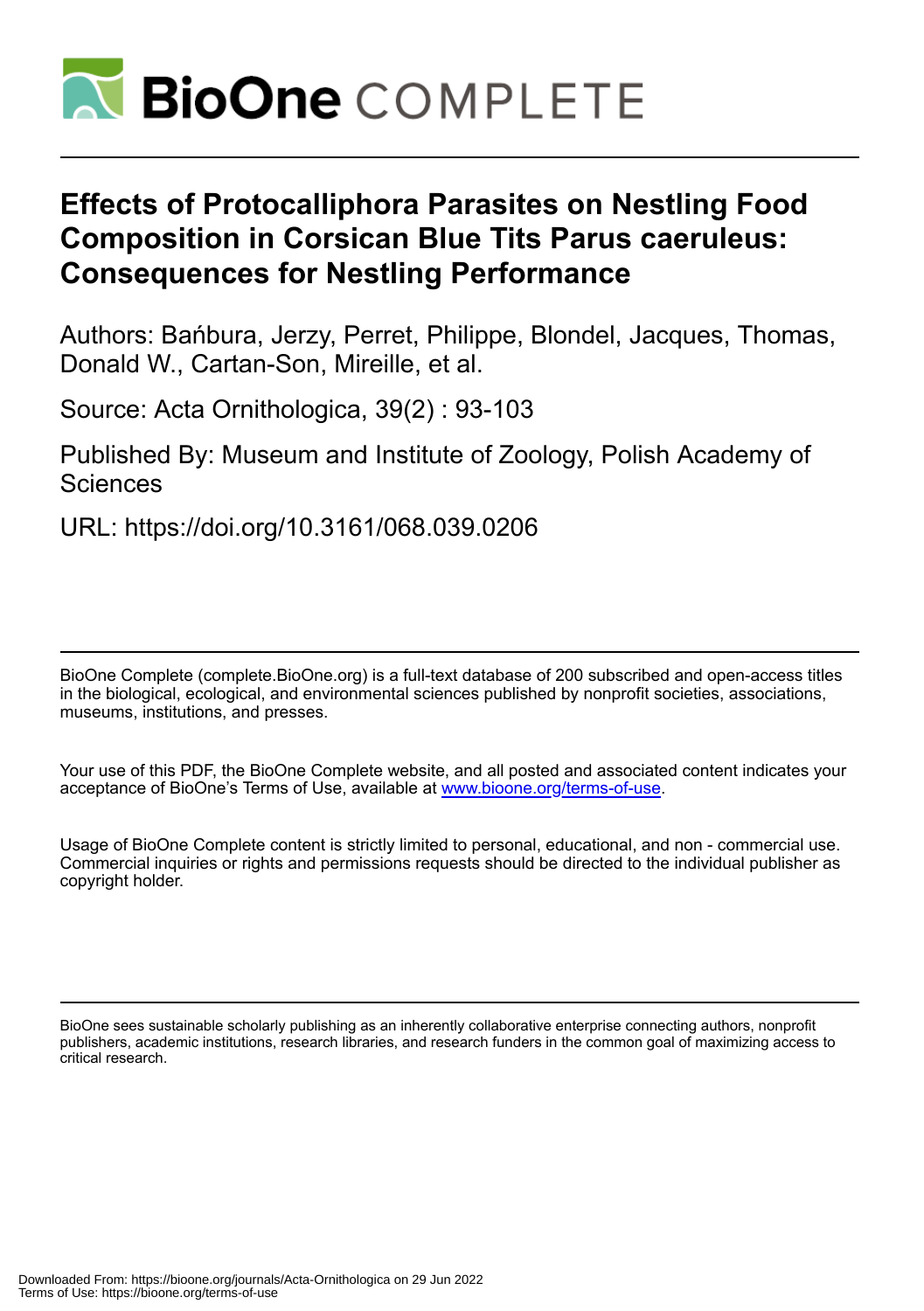## **Effects of** *Protocalliphora* **parasites on nestling food composition in Corsican Blue Tits** *Parus caeruleus***: consequences for nestling performance**

## Jerzy Bа́мвика<sup>1,2,</sup>, Philippe Pеккет<sup>2</sup>, Jacques Blondel<sup>2</sup>, Donald W. Tномаs<sup>3</sup>, Mireille CARTAN-Son<sup>2</sup> & Marcel M. LAMBRECHTS<sup>2</sup>

<sup>1</sup>Corresponding author: Department of Experimental Zoology and Evolutionary Biology, University of Łódź, Banacha 12/16, 90–237 Łódź, POLAND, e-mail: jbanb@biol.uni.lodz.pl ²Centre d'Ecologie Fonctionnelle et Evolutive, CNRS, 1919 route de Mende, 34293 Montpellier, FRANCE ³Centre de Recherché en Biologie Forestière, Universite de Sherbrooke, Quebec, J1K 2R1 CANADA

#### **Bańbura J., Perret P., Blondel J., Thomas D. W., Cartan-Son M., Lambrechts M. M. 2004. Effects of**  *Protocalliphora* **parasites on nestling food composition in Corsican Blue Tits** *Parus caeruleus***: consequences for nestling performance. Acta Ornithol. 39: 93–103.**

**Abstract.** The influence of a parasite (larvae of *Protocalliphora*, Diptera: Calliphoridae) on an avian host (Blue Tit) was studied in 1994–1997 as part of a long-term research project on a population of Blue Tits inhabiting nest boxes on the island of Corsica. The Blue Tit broods were heavily infested with *Protocalliphora* larvae. The abundance of caterpillars as a key food type for the tits was monitored. A random sample of 16 nests was experimentally subjected to an anti-parasite heat treatment, which resulted in a marked decline in the numbers of *Protocalliphora* larvae. Untreated nests, with high numbers of parasites, were regarded as control nests. Under the anti-parasite treatment, Blue Tit nestlings were fed less frequently than the control nestlings (8 v. 11 food items per hour per nestling). Significant changes in the diet composition occurred, with parasite-free nestlings being consistently fed with fewer caterpillars. An average parasitised nestling was supplied by its parents with 2.6 caterpillars more than an average parasite-free chick. This suggests that in the highly parasitised control nests, the parent tits made an effort to compensate for the detrimental effects caused by *Protocalliphora* larvae. Feeding rate and food composition were shown to influence chick condition and survival in the nest. In spite of these facts, the nestlings in parasitised nests developed less rapidly and had lower survival rates than in the anti-parasitically heat-treated nests. The parasitic *Protocalliphora* larvae have a double effect on their avian host: they adversely affect nestling performance, and they compel adult tits to work harder in order to at least partially compensate for that influence.

**Key words**: Blue Tit, *Parus caeruleus*, ectoparasite, *Protocalliphora*, food composition, diet, parental care, compensation, nestling performance

Received — March 2004, accepted — Sept. 2004

### INTRODUCTION

The multiple ways in which ectoparasites play an important role in generating direct and indirect pressures shaping life histories of hosts have received much attention lately (Loye & Zuk 1991, Clayton & Moore 1997, Richner 1998). Blood-taking ectoparasites can both directly affect the host physiology and, indirectly, vector microparasites. These effects will depend on the developmental stage, and mobility of the stage at which they a blood taken from nestlings by one blow fly larva<br>Downloaded From: https://bioone.org/journals/Acta-Ornithologica on 29 Jun 2022 Terms of Use: https://bioone.org/terms-of-use

exploit their hosts (Combes 2001). In the case of the direct effects on altricial nestlings, parasites drain blood and thus cause the developing host organisms to increase blood production on the basis of food delivered by parents.

Many ectoparasites can infest adult birds as well as nestlings, while blow flies *Protocalliphora* (Diptera: Calliphoridae) specialize in nestlings on which their larvae parasitise (Sabrosky et al. 1989, Whitworth & Bennett 1992). The amount of fresh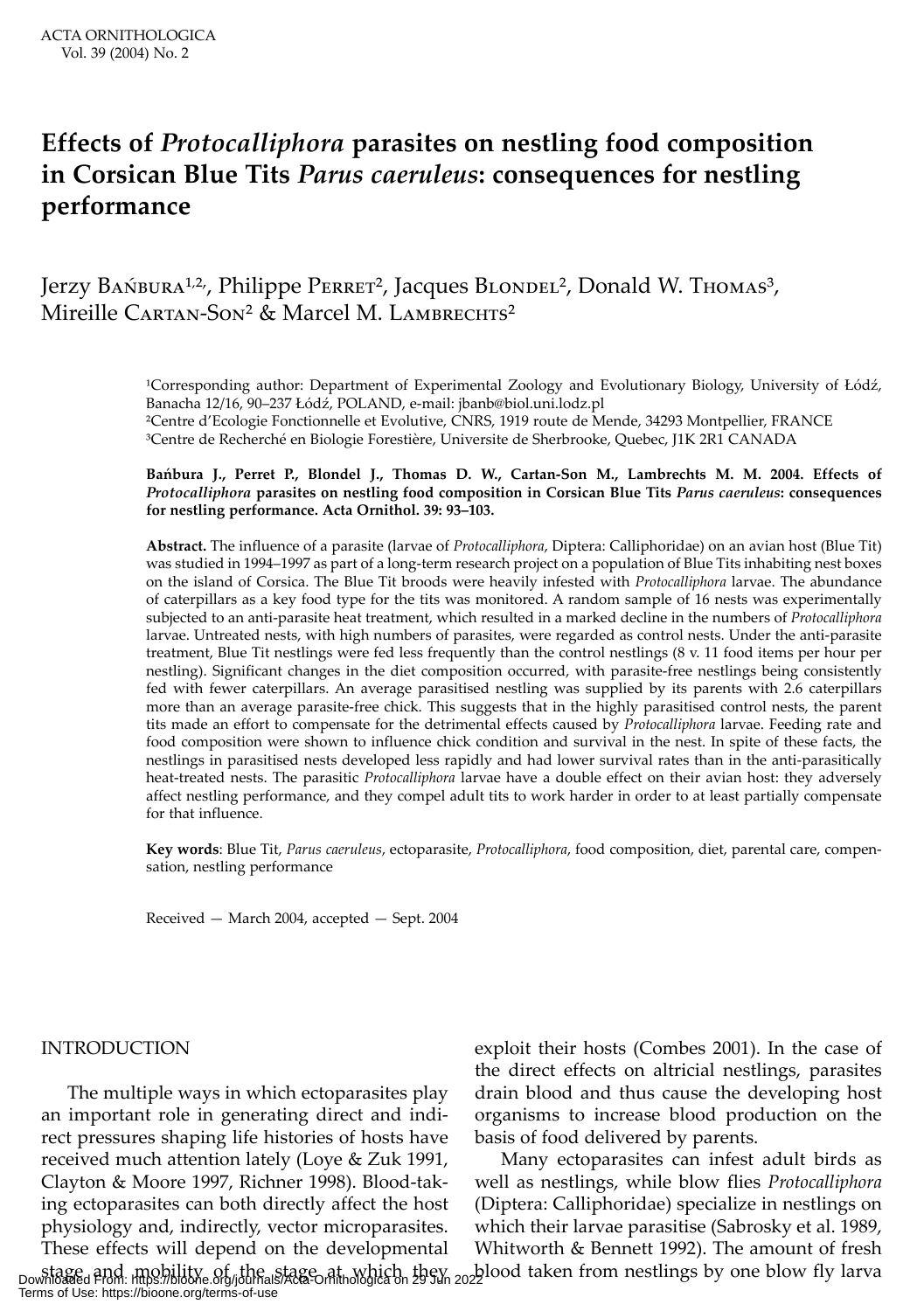can be as high as 0.2 g (usually less) (Whitworth & Bennett 1992). Gold & Dahlsten (1983) showed that as much as 55% of the blood volume of the nestling can be drained per day. Taking into account the fact that Corsican Blue Tit nests can harbour up to 100 larvae (Hurtrez-Boussès et al. 1997b), this means that the harm done to the nestlings may be heavy. Hurtrez-Boussès et al. (1997a, 1997b) proved that the larvae of *Protocalliphora* have negative effects on chick quality and survival before fledging in the Corsican population of Blue Tits. This is consistent with results of other studies (e.g. Merino & Potti 1995, O'Brien et al. 2001). Hence, the question arises, do parents try to reduce the effects by infestation-dependent feeding and other types of behaviour (Rothschild & Clay 1952, Johnson & Albrecht 1993, Morrison & Johnson 2002, Simon 2003)?

Under the ectoparasite pressure, Corsican Blue Tit parents were shown to intensify feeding of nestlings, spend more time on nest sanitation and even use aromatic plants as repellents (Hurtrez-Boussès et al. 1998, 2000, Lambrechts & Dos Santos 2000, Bańbura et al. 2001, Lafuma et al. 2001, Petit et al. 2002). All these responses of adult tits to parasites are time-consuming, which can potentially result in some changes in food preferences and selectivity. As far as we know, no papers have analysed the impact of parasitism on types and quantity of prey delivered to nestlings. The availability of food, or food constraints, may determine responses of parental tits to parasitism. Blondel (1985) suggested that poor abundance of food and a high level of *Protocalliphora* parasitism have far-reaching consequences for life-history strategies of Corsican Blue Tits. It was also shown that ectoparasites had much lower effects on nestlings during trophically rich seasons than in poor years (Simon 2003, Simon et al. 2004).

Some general predictions concerning the components of the bird-parasite system studied can be presented. In the case of food shortage (poor years) the proportion of caterpillars in the diet should decrease with increased load of parasites because parental birds would have less time to search for this optimal, preferred prey when the pressure of parasites is heavier. On the other hand, when food is abundant (rich years), the proportion of caterpillars should increase in response to heavier infestation to better compensate the negative effects of parasites. We assume here that providing a balanced diversified diet rather than only maximizing a proportion of caterpillars is an optimal strategy for Blue Tits (Perrins 1991, and illed most blow fly larvae (cf. Richner et al. 1993, bownloaded From: https://bioone.org/journals/Acta-Ornithologica on 29 Jun 2022 Terms of Use: https://bioone.org/terms-of-use

Riddington & Gosler 1995, Bańbura et al. 1999) because, otherwise, even birds with parasite-free nests would have maximized the proportion of caterpillars.

Accordingly, major goals of this paper were:

1) to test if ectoparasitism of the larvae of *Protocalliphora* spp influences the composition of Blue Tit nestling diet and feeding rate,

2) to examine the extent to which parasitic pressure of *Protocalliphora* larvae influence chick performance at the nest, as measured by body mass and survival to fledging,

3) to investigate if food and feeding characteristics affect nestling performance in the context of parasitic exploitation?

Although different aspects of the Blue Tit — blowfly system in Corsica have already been analyzed by Hurtrez-Boussès et al. (1997–2001), the present paper is based on the video data, which have not been used so far.

### MATERIAL AND METHODS

The data for this study were collected in Pirio, Corsica (42°24'N, 08°44'E) as part of a long-term study of the population biology of Blue Tits in Mediterranean France (see Blondel et al. 1993, 1998, 1999, Tremblay et al. 2003). The study site was located in an evergreen forest dominated by the Holm Oak *Quercus ilex*. Parental feeding activity of individually-marked adult Tits was video-recorded in 6, 19, 15 and 9 nest-boxes in 1994–1997 breeding seasons, respectively. Using video surveillance micro-cameras (Panasonic WV-KS152) fixed to the nest-boxes, recordings were made on VHS video-tapes; time of recording particular broods ranged from 1.6 to 3.12 hours (mean  $2.7 \pm 0.6$  SD). The nests studied were all at the same stage, 13 days after hatching on the day of recording. In 1994–1996, samples of 3, 7 and 6 nests, respectively, were randomly assigned to an anti-parasite treatment, the remaining nests being a non-manipulated control sample. The data collected in 1997 were non-experimental and were included to widen the pattern of inter-year changes in food composition. The experiments with blowfly parasitism were conducted randomly with respect to the time of breeding, so that the mean laying date did not differ between heat-treated and control nests ( $t_{38}$  = 0.07, p = 0.94). The experimentally treated nests were heated for 3 min using a microwave oven (850W), which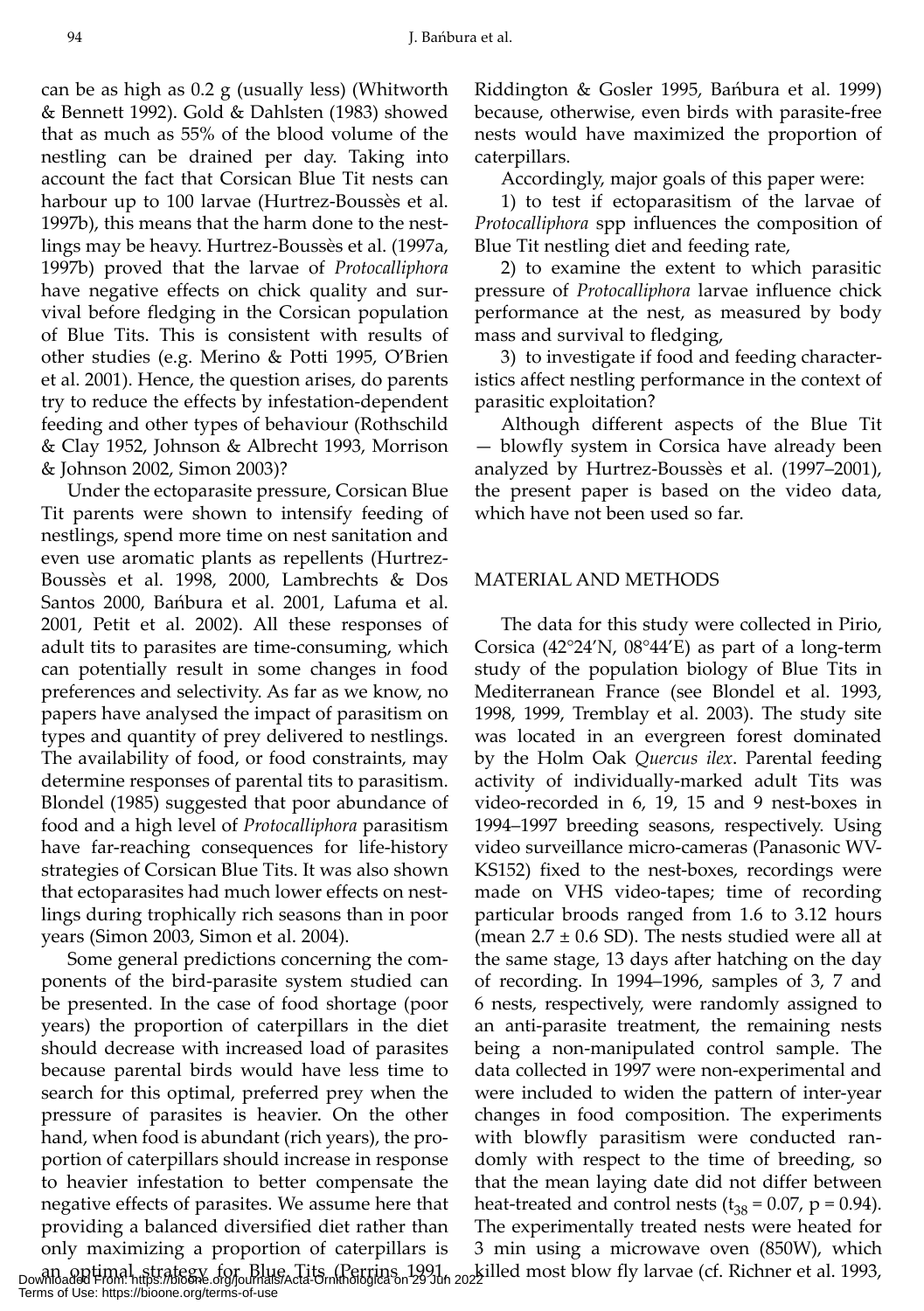Hurtrez-Boussès et al. 1997a). The experimental nests were replaced with other heat-treated nests of the same size every 2–3 days until the nestlings were 15 days old. Larvae of two species of blow flies, *Protocalliphora azurea* and *P. falcozi*, parasitise Corsican Blue Tits. In this paper they were pooled because the larvae are difficult to distinguish (Hurtres-Bousses 1997a, Draber-Mońko 2004). The experimental treatment was proved to be efficient, as the mean infestation rate per chick was 0.2 in heat-treated nests versus 15.0 in control nests  $(G_1 = 126)$ 126, p < 0.001) (Hurtres-Bousses et al. 2000).

In the laboratory, the tapes were played and all parental feeding activities of males and females were classified and quantified; in particular, the time when an adult bird arrived at the nest with a prey item, prey taxonomic category (caterpillars, grasshoppers, spiders, others), prey body-size category (3-step classification). To make analyses independent of brood sizes and time of videorecording, the number of feeding visits with a particular type of prey item per one hour per one nestling was calculated for each adult Blue Tit. Total feeding rate was also calculated as the number of all feeding visits of a particular individual parent per one hour per one chick.

The reason for considering the above prey taxa in this study is that caterpillars are the preferred prey, while spiders and grasshoppers are the main alternative prey in the study area with only a small proportion of other arthropods such as Coleoptera, Diptera, Dermatoptera, and Hemiptera (Blondel et al. 1991, Bańbura et al. 1994, 1999). Caterpillar and spider items of prey were classified to three ordinal categories of body size by comparison with the beak and head size of adult birds:  $1 =$ small (length < 1cm for caterpillars, and abdomen diameter  $< 0.2$  cm for spiders),  $2 =$  middle (length 1–2 cm, and diameter  $0.2$ – $0.6$  cm, respectively),  $3 =$ large (length > 2 cm for caterpillars and diameter > 0.6 cm for spiders). The size categories were constructed in order to make individual prey volumes (masses) roughly comparable among the taxa (P. Perret, unpublished). Averages of these size categories were calculated for each individual parent; such averages constituted the basic data point in calculating indices of feeding.

Seven original variables, i.e. proportion of caterpillars, spider frequency, grasshopper frequency and proportion of other prey in nestling diet, caterpillar size index, spider size index, and per nestling feeding activity, were used to calculate indicators of different aspects of feeding nestlings.

Terms of Use: https://bioone.org/terms-of-use

the original variables and applied as indicators of feeding. By applying this method we wanted to get mutually independent indices of feeding rather than to markedly reduce the number of variables as is usually the case in principal component analysis (James & McColloch 1990).

Breeding data were collected by visiting all nests once a week from the onset of the breeding season. Laying date, clutch size, hatching date, the number of hatchlings and the number of fledglings were determined. Measurements of nestling tarsus length to the nearest 0.1 mm were taken with calipers and body weight to the nearest 0.1 g were taken with a Pesola spring balance when the nestlings were 14 days old. Residuals from the regression of body weight on tarsus length was considered as indices of chick condition. Fledging success, being the ratio of the number of fledging to the number of hatchlings, was considered as a measure of chick performance at the nest.

Principal components were extracted applying varimax rotation using the SPSS 10 package. Contingency table analysis and different tests applying general and generalized linear models were performed using the SPSS 10, STATISTICA 6 and GLIM packages, following standard statistical procedures (Crawley 1993, Sokal & Rohlf 1996, StatSoft 1996).

The abundance of caterpillars was monitored by measuring their frass dropping from the canopy trees in four 0.25 m<sup>2</sup> collectors at each of five stations randomly distributed throughout the study area (Blondel et al. 1991, Bańbura et al. 1994).

#### RESULTS

Caterpillar abundance was relatively low during the years of the study, with the peak abundance being similar, as measured by frassfall of ca. 90 mg/m²/day, in 1994–1996 when the experiments were conducted (Fig. 1). Year 1997 was especially poor in terms of caterpillar abundance, with frassfall being ca. 50 mg/m²/day (Fig. 1). In 1994 and 1996 the timing of the within-season changes in caterpillar abundance was similar, whereas a period of the highest caterpillar abundance was ca. 2 weeks later in 1995 than in 1994 and 1996 (Fig. 1).

Six principal components were extracted from <sub>20</sub> was observed; caterpillars constituted 25–53% of<br>Downloaded From:https://bioone.org/journals/Acta-Ornithologica on 29 Jun 2022 Total of 10213 parental trips were observed, with 7305 records of prey category. Over four years of this study, caterpillars were the most frequent prey category but some variation between years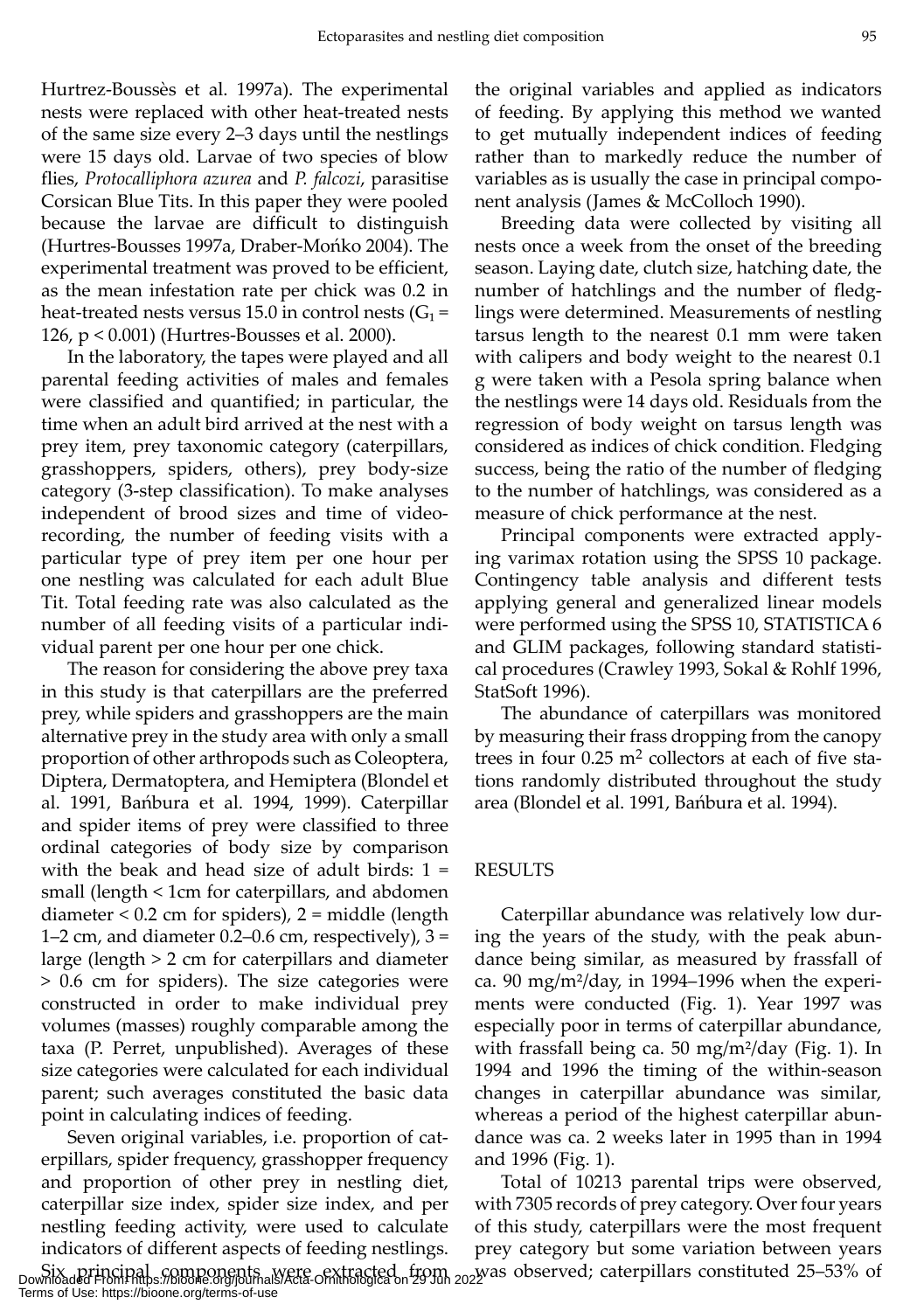#### 96 J. Bańbura et al.



Fig. 1. Caterpillar abundance as measured by frassfall in the study area in 1994–1997.

prey items in particular years (Fig. 2). Spiders were the second most frequent prey category, 31–32%. Grasshoppers were present in nestling diet in two years with different frequency ca. 2% to 11%. The other prey category included different arthropods, mostly small body-sized ones. In general, nestling diet differed among years (Fig. 2) ( $G_9$  = 664.8, p < 0.0001).

In response to the anti-parasite treatment, adult birds decreased the total number of prey items supplied to a nestling per hour (ANOVA  $F_{1,66} = 4.71$ , p = 0.033), resulting in an average treated nestling being provided by both the parents with 3 items fewer than a control nestling (Fig. 3). The difference between male and female parents was not significant (ANOVA  $F_{1,66} = 0.038$ ,  $p = 0.86$ ). Mean numbers of prey brought during one hour to an average nestling differed between years, with the respective averages ranging from 4.3 to 11.6 for nestlings in heat-treated nests and



Fig. 2. Composition of the diet of Blue Tits nestling in Pirio in 1994–1997. tally treated and control nests in Pirio in 1994–1996. Downloaded From: https://bioone.org/journals/Acta-Ornithologica on 29 Jun 2022 Terms of Use: https://bioone.org/terms-of-use

Fig. 3. Comparison of total feeding rate (number of items per hour per nestling) of Blue Tits nestlings between experimen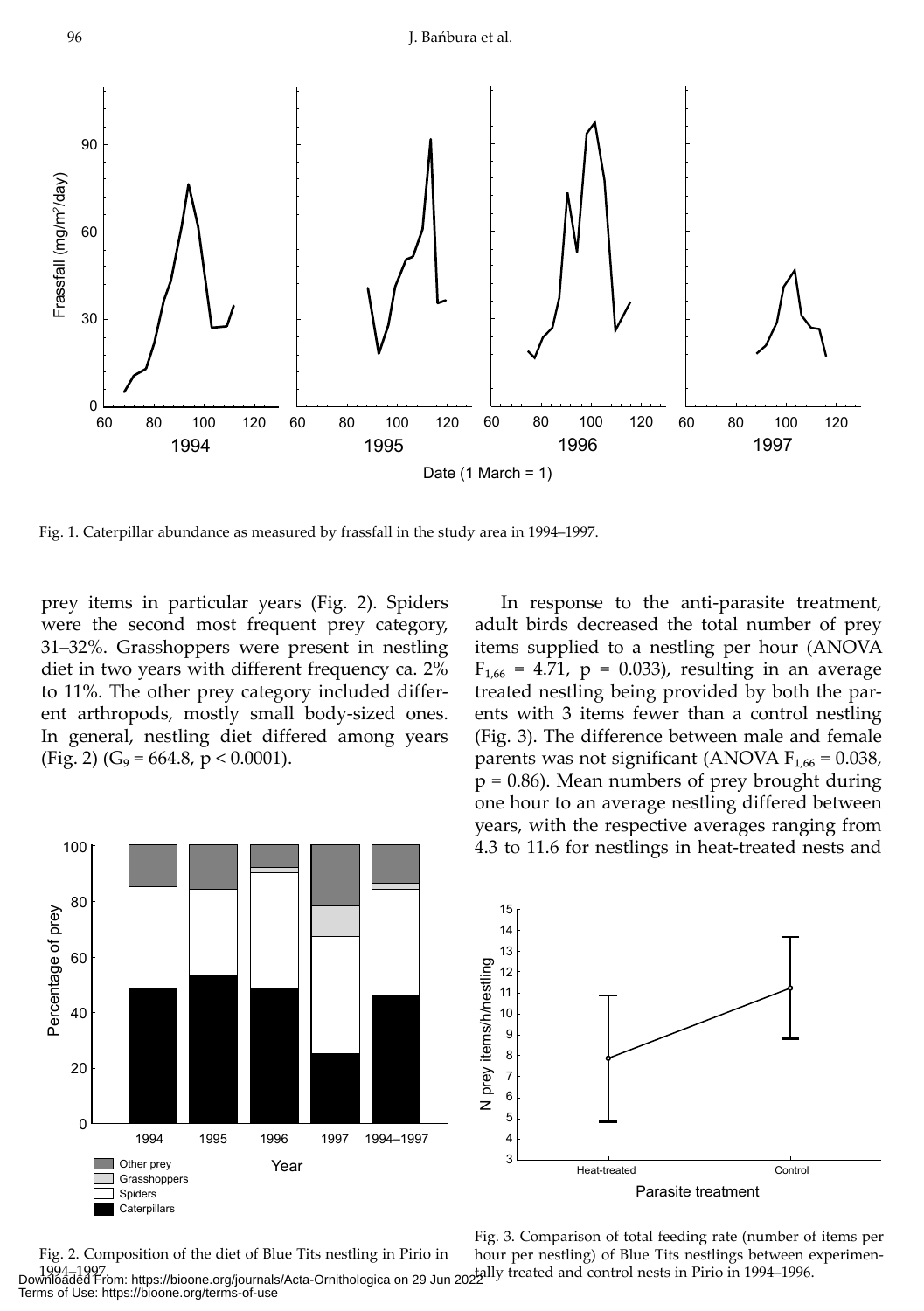from 9.0 to 13.7 for control nestlings (ANOVA  $F_{2,66} = 5.51$ , p = 0.006).

Composition of food supplied to nestlings changed under the influence of the anti-parasite treatment as measured by a significant betweentreatment difference in the multivariate parameter composed of caterpillar, spider and other prey item numbers supplied to a nestling during one hour (MANOVA Wilk's statistics =  $0.87$ ,  $F_{3.64}$  = 3.23,  $p = 0.028$ ). A very clear pattern appeared in the case of the number of caterpillars supplied to an average nestling (Fig. 4): both parents brought more caterpillars to the control nests than to the experimentally heat-treated nests (ANOVA  $F_{1,66}$ )  $= 5.79$ ,  $p = 0.019$ ), with no significant difference between years (ANOVA  $F_{2,66} = 0.95$ , p = 0.39) or between sexes (ANOVA  $F_{1,66} = 0.79$ , p = 0.37). Overall, an average parasitised nestling was supplied by its parents with 2.6 caterpillars more than an average parasite-free nestling. There was no consistent pattern in feeding nestlings with spiders or other prey (Fig. 4). Multivariate analysis of variance showed significant effects of year (MANOVA Wilk's statistic = 0.68,  $F_{6,128} = 4.61$ , p = 0.0003) and sex (MANOVA Wilk's statistic = 0.88,  $F_{1,64}$  = 3.04, p = 0.04) factors on the numbers of the items of different categories of prey supplied to nestlings. This resulted from the fact that spiders were supplied in different numbers in different years (ANOVA  $F_{2.66}$  $= 12.66$ ,  $p < 0.0001$ ) and by parents of different sex (ANOVA  $F_{1,66}$  = 6.92, p = 0.011), whereas the other prey category did not show any significant differentiation with respect to parasite-treatment, year or sex factors (ANOVA  $p > 0.2$  in every case).

Principal components were calculated out of the original variables and applied as indices of food composition and per-nestling feeding frequency. We extracted six principal components which we treated as positive or negative indicators of food and feeding variables according to their



Fig. 4. Effects of the anti-parasite experiment on the number of caterpillar, spider and other prey items supplied to nestlings Downloaded From the personal personal personal and female and female and perfective in Pirio in 1994–1996. Terms of Use: https://bioone.org/terms-of-use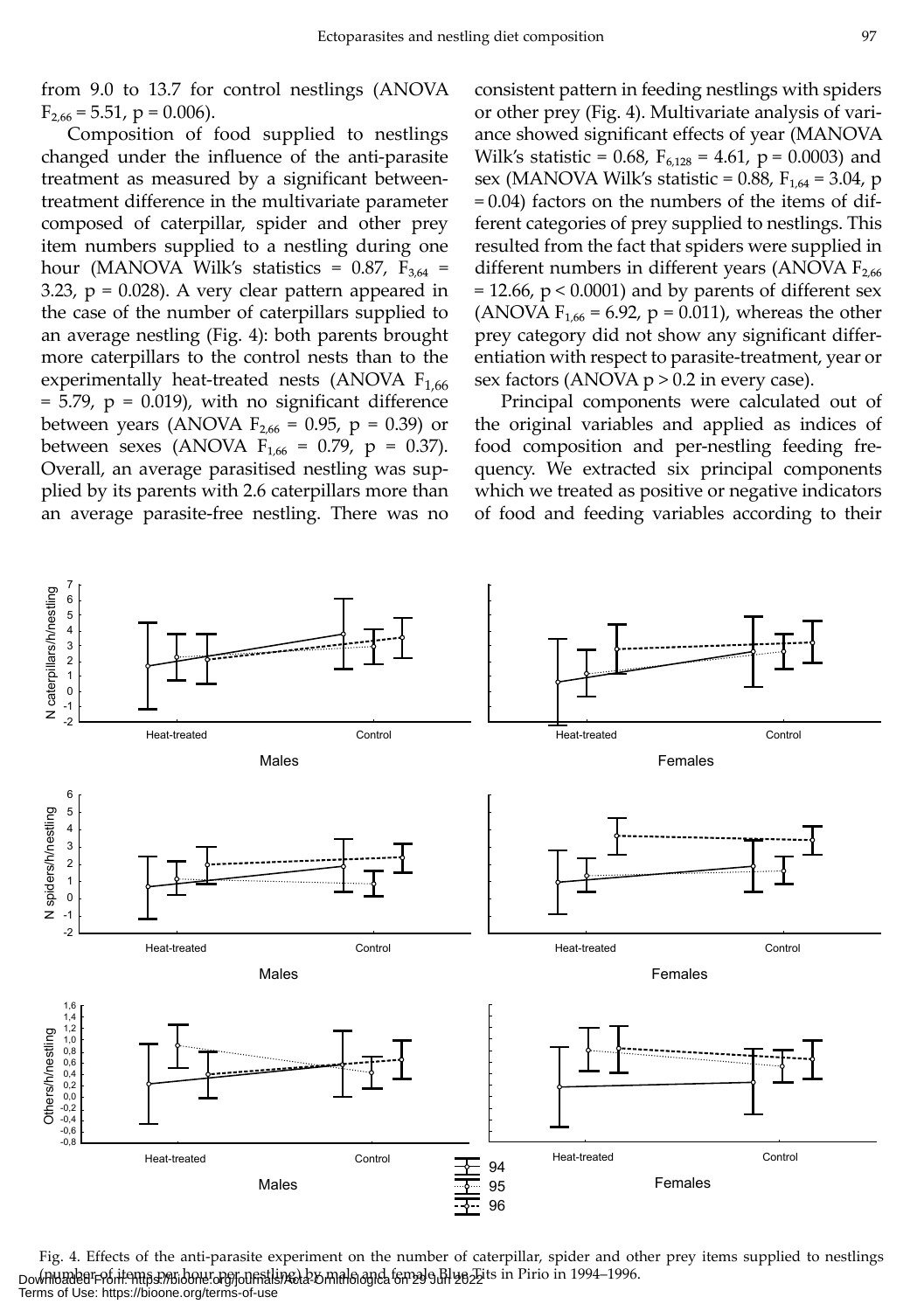Table 1. Principal components extracted from seven feeding variables as indicators of feeding traits. Loadings (positive or negative, as indicated) of particular variables in relation to principal components are given in parentheses.

| Principal component | Feeding variables                              | Indicator                    |  |  |
|---------------------|------------------------------------------------|------------------------------|--|--|
| $PC1$ :             | + % caterpillars (0.891), - % spiders (-0.947) | Caterpillar/spider frequency |  |  |
| $PC2$ :             | + % others (0.977)                             | Other prey frequency         |  |  |
| PC <sub>3</sub> :   | + % grasshoppers (0.971)                       | Grasshopper frequency        |  |  |
| $PC4$ :             | + feed/h/nestling (0.959)                      | Nestling feeding activity    |  |  |
| <b>PC5:</b>         | + spider body size (0.940)                     | Spider body size             |  |  |
| PC <sub>6</sub> :   | + caterpillar body size (0.928)                | Caterpillar body size        |  |  |

correlation (loadings) with the variables (Table 1). We analyzed effects of food and feeding indicators, parasite treatment and year factors on the per brood mean body mass of 14-day-old nestlings (Table 2). In food delivered by males, grasshopper frequency had a negative effect and body size index of spiders had a positive influence on the nestling body mass. Parasite treatment proved to have a significant effect in both males and females. Nestlings in nests with decreased parasitism (heattreated) were heavier than those in control (nontreated) nests (mean mass  $9.55$  g  $\pm$  0.39 and  $9.25$  g  $\pm$ 0.30, respectively). In analogous tests of the effects of feeding indicators, year and parasite treatment on the per-brood mean condition of nestlings (residuals from the regression of body mass on tarsus length) only a negative effect of grasshopper frequency in the nestling diet brought by males (PC3) appeared to be significant.

Finally, we tested the effects of different factors and variables on fledging success treated as a

Table 2. Results of testing the effects of feeding indicators, year and parasite treatment on the per-brood mean body mass of 14-days-old nestlings. Generalized linear modeling with log mean body mass as response variable and normal error distribution was applied.

| Variable                      |   | Males |        | Females |      |
|-------------------------------|---|-------|--------|---------|------|
|                               |   | G     | р      | G       | р    |
| Caterpillar/spider freq (PC1) | 1 | ი ი   | 0.93   | 0.0     | 0.93 |
| Grasshopper freq (PC3)        | 1 | 12.3  | 0.0005 | 04      | ი 50 |
| Other prey freg (PC2)         | 1 | ი ი   | 0.92   | 0.6     | በ 44 |
| Caterpillar body size (PC6)   | 1 | 0 O   | 0.88   | 3.2     | 0.08 |
| Spider body size (PC5)        | 1 | 46    | 0 Q3   | 0.6     | 0 45 |
| Nestling feeding (PC4)        | 1 | 02    | . በ 62 | 01      | 0.76 |
| Year                          | 3 | 71    | 0.07   | 77      | 0.05 |
| Parasite treatment            | 1 | 50    | 0 Q3   | 41      | 0.04 |
| Year x Parasite treatment     | 2 | 2 0   | 0.37   | 3.5     | 0 18 |

Downloaded From: https://bioone.org/journals/Acta-Ornithologica on 29 Jun 2022 Terms of Use: https://bioone.org/terms-of-use

time between hatching and fledging. Year, laying date, parasite treatment and 14-day-old-nestling body mass appeared to influence fledging success (Table 3). The date of the onset of breeding negatively affected nestling performance whereas nestling body mass was affected positively. Mean fledging success for broods reared in nests with decreased parasitism (heat-treated) was 81.18%, whereas in control nests it was 68.26%. Some effects of food and feeding indicators were also recorded (Table 4). The effect of caterpillar/spider frequency indicator (PC1) was complex; the female indicator negatively influenced fledging success whereas the male indicator was positively related with fledging success. The former means that the higher proportion of caterpillars in connection with the lower proportion of spiders in the diet delivered by females, the lower was fledging success. In contrast, the latter suggests a positive effect when the male indicator is considered. A negative relationship between grasshopper frequency indicators of males and females and chick performance was apparent. Feeding activity indicators for both

direct indicator of nestling performance during the

Table 3. Effects of per brood mean nestling body mass (14 days old nestlings), parasite treatment, year and the date of clutch onset (laying date) on fledging success as a binomial response variable (number of fledglings in relation to the number of hatchlings). Generalized linear modeling was applied. Degrees of freedom for the year factor (2) result from including in the analysis only the three years when parasite treatment was applied.

| Variable           | df | G    | D        |
|--------------------|----|------|----------|
| Year               |    | 38.5 | 0.000000 |
| Laying date        |    | 9.3  | 0.002    |
| Parasite treatment |    | 5.0  | 0.025    |
| Nestling body mass |    | 221  | 0.000003 |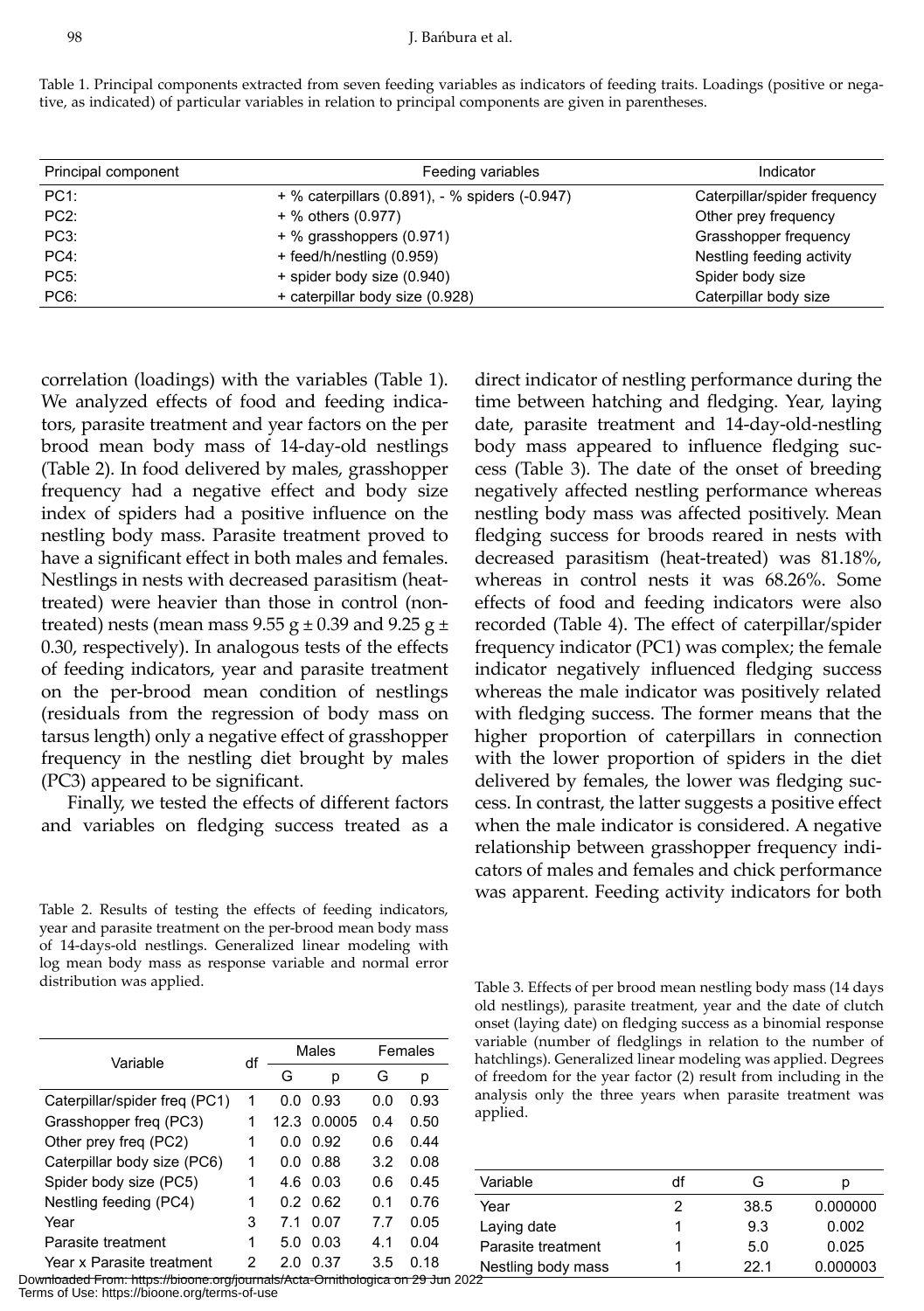Table 4. Results of testing the effects of feeding indicators and year on fledging success as a binomial response variable (number of fledglings in relation to the number of hatchlings). Generalized linear modelling was applied.

| Variable                      | df | Males |        | Females |          |
|-------------------------------|----|-------|--------|---------|----------|
|                               |    | G     |        | G       |          |
| Caterpillar/spider freq (PC1) |    | 10.6  | 0.001  | 8.3     | 0.004    |
| Grasshopper freq (PC3)        |    | 15.4  | 0.0001 | 13.4    | 0.0003   |
| Other prey freq (PC2)         |    | 0.2   | 0.665  | 1.6     | 0.209    |
| Caterpillar body size (PC6)   |    | 2.0   | 0.153  | 4.3     | 0.039    |
| Spider body size (PC5)        |    | 0.0   | 0.992  | 0.5     | 0.482    |
| Nestling feeding (PC4)        |    | 14.2  | 0.0002 | 20.2    | 0.000007 |
| Year                          |    | 97.0  | 0.0000 | 91.4    | 0.0000   |

males and females were negatively linked with fledging success. Female caterpillar size indicator slightly positively affected fledging success.

## DISCUSSION

By definition, parasites exploit tissues and resources assimilated by a host, which may result in more or less severe consequences for the host performance (Combes 2001). Consequently, when supply of resources is constant, parasites should cause some deterioration of the host quality. Infestation of nestling birds creates a specific life-history investment situation in which parental birds may sometimes compensate parasite-induced damage to the nestlings at the cost of employing greater effort in parental care. Parents may or may not undertake the additional effort, depending on the influence of the parasite on the relation between reproductive effort and current and future reproductive success (Richner 1998, Richner & Tripet 1999). Capability of parents to compensate parasitic impact on nestlings may also depend on environmental constraints, especially food abundance (Simon et al. 2004). In the Corsican study area analyzed in this paper, the abundance of food is known to be rather poor and to show inter-year differences, causing a marked effect of year on nestling diet (Bańbura et al. 1994, this study). In general, all four years of this study, including one non-experimental research year (1997), are characterized by a relatively low abundance of caterpillars. In 1996, the peak value of the frassfall, ca. 97 mg/m²/day, was three or even more times lower than the peak value in 1992 and some other years (Bańbura et al. 1994, Blondel et al. 1999, Simon 2003, Simon et al. 2004).

As Blue Tits have on average a low year-to-year survival rate, for the study population estimated at <br>Downloaded From: https://bioone.org/journals/Acta-Ornithologica on 29 Jun 2022 Terms of Use: https://bioone.org/terms-of-use

0.56 (Blondel et al. 1992), an increased investment in current reproduction should be expected under the pressure of parasites (Bouslama et al. 2002). The adult Blue Tits fed nestlings in heat-treated nests less frequently than they did control nestlings. Hurtrez-Boussès et al. (1998), applying a different method of monitoring nest visiting by adult tits, found a very clear positive direct effect of parasite load on nest visiting rate in the same population of Blue Tits. Enhanced parental feeding effort in response to parasitic pressure probably constitutes some compensation to the nestlings (Tripet & Richner 1997). A similar effect was reported for Marsh Tits *Parus palustris* infested by *Protocalliphora falcozi* (Wesołowski 2001), and for Algerian Blue Tits infested by several different ectoparasites, including *Protocalliphora* (Bouslama et al. 2002). Parasite load was also responsible for some antiparasite behaviours of female Blue Tits on Corsica, especially nest sanitation (Hurtrez-Boussès 2000). All this suggests that parental Blue Tits undertake different time-consuming actions to limit consequences of ectoparasitism on chicks.

In the Blue Tit population studied in this paper, both the sexes decreased the intensity of feeding nestlings under the influence of the experimental anti-parasite treatment. Actually, one would expect a difference between the sexes on theoretical grounds (Richner 1998). Such a difference was reported in the Great Tit parasitised by fleas; in that study system males, but not females, intensified feeding the nestlings in response to experimental infestation of nests (Christie et al. 1996). The way in which the sexes respond to parasite pressure appears to depend on the general food conditions and on the balance between different parental activities performed during nesting (Tripet et al. 2002).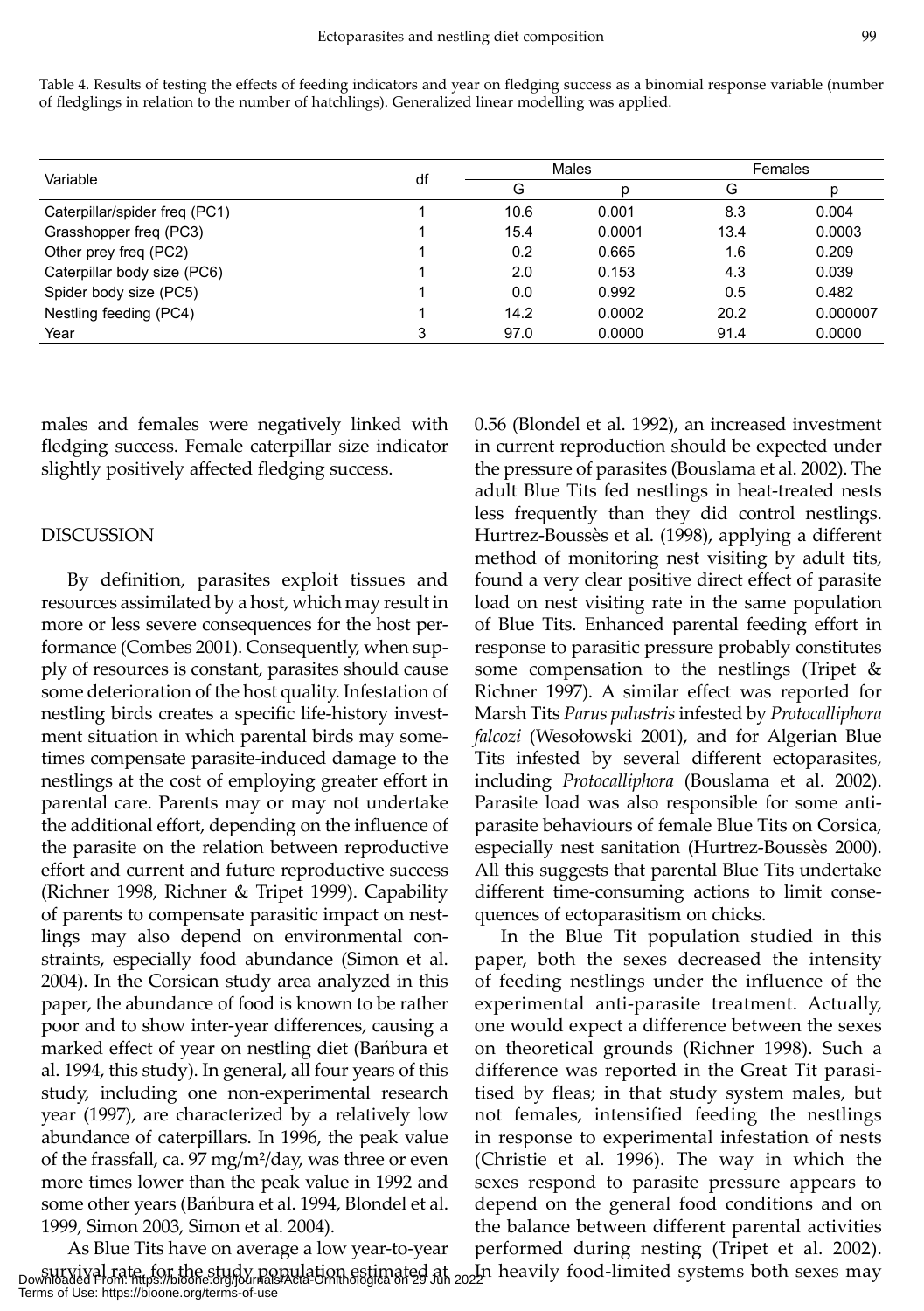respond in the same way, especially where the experimental treatment releases parasite pressure rather than intensifies it with respect to the control treatment.

The effect of the anti-parasite treatment on nestling food differed between years, but only the rate of supplying nestlings with caterpillars showed a consistent pattern. Both sexes fed parasitised nestlings with more caterpillars than parasite-free nestlings. Feeding nestlings with spiders and other alternative prey was highly variable between years and did not show any consistent pattern. Actually, an increase in feeding rate in parasite-infested nests as compared to parasite-free nests seems to result mostly from the increase in the number of caterpillars. This suggests that the parents of parasitised broods put a special effort into getting more caterpillars. Caterpillars are preferred prey of Blue Tits (Blondel et al. 1991, Perrins 1991, Bańbura et al. 1999) but the breeding tits need much effort to collect them in many poor habitats including the present study area (Blondel et al. 1991, Bańbura et al. 1994, Grieco 1999, 2002, Naef-Daenzer & Nager 2000). A lack of a consistent pattern in feeding on spiders and other prey suggests that they are collected more opportunistically than caterpillars. This is also supported by the fact that grasshoppers were present in food of nestlings only occasionally (see also Bańbura et al. 1994).

The increase in the number of caterpillars supplied to nestlings was observed in all years of the experimental study. Although the abundance of caterpillars was generally low during that time, there were also some inter-year differences in their peak abundance and timing of maximum availability. Breeding season 1995 may be considered as especially poor in caterpillars because a narrow peak of abundance occurred as late as in July. However, these inter-year differences did not influence the consistent pattern of feeding nestlings with caterpillars in response to experimental treatment. This is inconsistent with our initial predictions as it means that an increase in the effort to get additional caterpillars in response to increased parasitism is advantageous even under very poor trophic conditions. Other invertebrates, especially spiders, may be present in the diet of Corsican Blue Tit nestlings in ample proportions, so that their changes in food of both infested and parasite-free nestlings may just reflect their availability in breeding territories (cf. Bańbura et al. 1994). This would explain a lack of consistent patterns of feeding nestlings with non-caterpillar

edge, our results are the first to show an effect of parasites on diet composition in a bird species.

Different experimental bird-ectoparasite systems may differ in the efficiency of parental food compensation. In the case of our study population, less intensive feeding of parasite-free nestlings concurs with their higher body mass at the age of 14 days and better survival to fledging. An interpretation may be that in the studied system adult Blue Tits try to compensate parasitic exploitation to nestlings, which, however, is not completely successful. This is consistent with the reports of Hurtrez-Boussès et al. (1997a, 1997b, 1999) for the same Blue Tit population, that blowflies influence nestling body sizes, condition and fledging success.

Tripet & Richner (1997) suggested that the success of parents in compensating nestling damage caused by parasites depends on intensity of infestation, weather and food abundance. Consequently, the influence of infestation on nestling performance may widely differ (see Mazgajski & Kędra 1997 and Kędra et al. 1996 for review). Flea-infested Great Tit nestlings were lighter than parasitefree ones in trophically poor area, whereas no difference was shown in an oak forest rich in food (Christie et al. 1996, Tripet & Richner 1997). Dufva & Allander (1996) and Allander (1998) showed that the influence of fleas on Great Tit nestling body mass may depend on weather conditions, the influence being stronger in years with lower temperature and higher rainfall (see also Merino & Potti 1996, Mazgajski et al. 1997). Bouslama et al. (2001, 2002) found no difference in body mass between infested and parasite-free Blue Tit nestlings, suggesting that parental birds were successful in compensating for parasite damage. Conclusions concerning nestling performance and health under the influence of parasitism may depend on the kind of indicators taken into consideration. Johnson and collaborators suggested that nestling House Wrens *Troglodytes aedon* did not suffer from *Protocalliphora* parasitism when they analysed haematocrit levels but afterwards found a pronounced influence on haemoglobin concentration (Johnson & Albrecht 1993, O'Brian et al. 2001, Morrison & Johnson 2002).

prey in response to the experiment. To our knowl-<br>Downloaded From: https://bioone.org/journals/Acta-Ornithologica on 29 Jun 2022 Our results show that *Protocalliphora* parasitism negatively influences nestling performance at the nest as measured by body mass of 14 days-old nestlings and the fledging success, so that parasite-free nestlings are both heavier and better at surviving than infested nestlings. The

Terms of Use: https://bioone.org/terms-of-use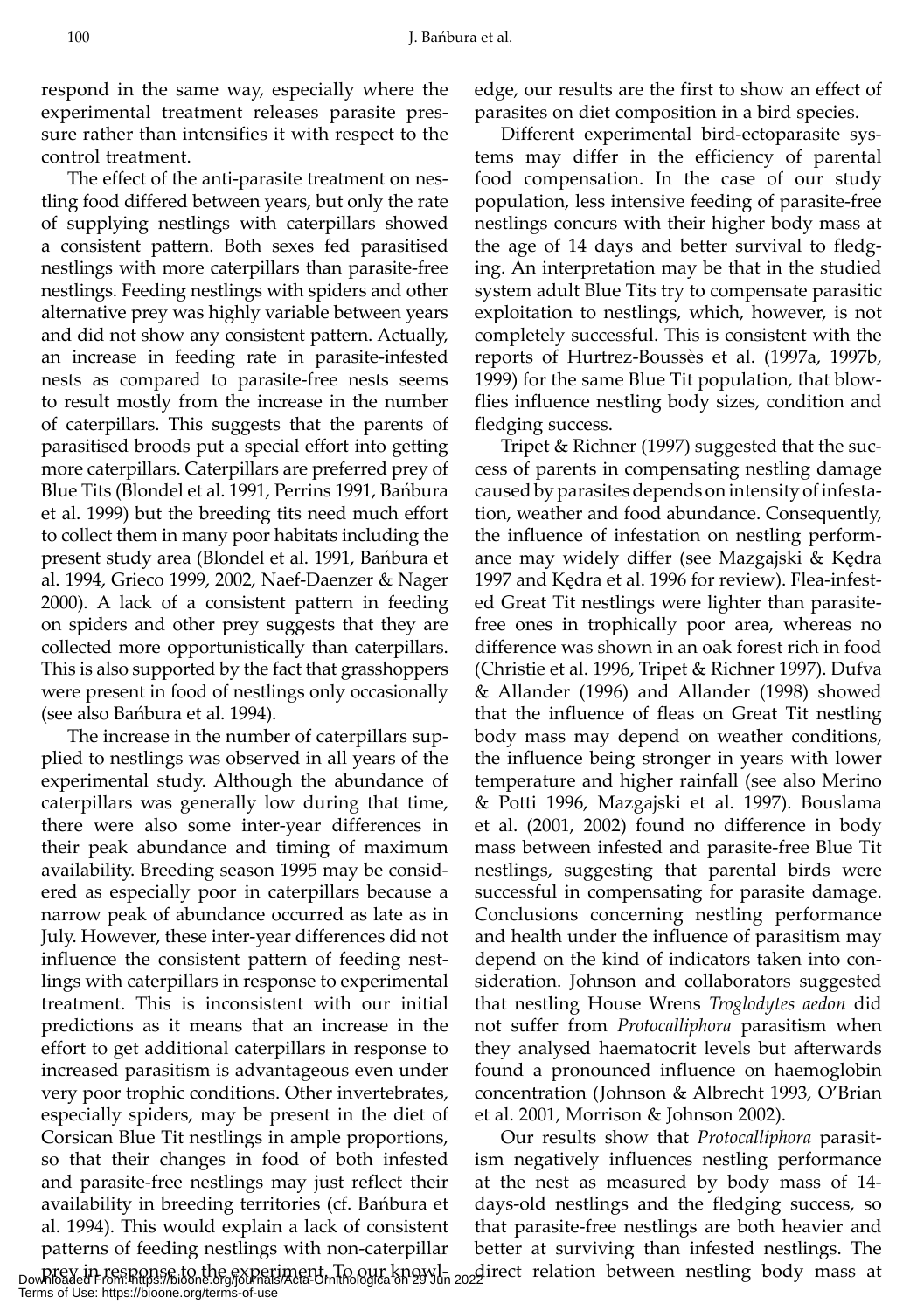fledging and survival proved true in tits (e.g. Perrins 1965, Tinbergen & Boerlijst 1990, Perrins & McCleery 2001). It was also shown that the effect of *Protocalliphora* parasites on chick and juvenile survival may work by an interaction between blood physiology and body mass rather than directly by body mass (Simon 2003, Simon et al. 2003, 2004). Besides these influences of parasitism, we analyzed several other variables, including principal component food and feeding indicators, which also show some impact on nestling performance. In the case of nestling body mass, year effect was not a significant influence, nor were most of the principal component indicators. Only the grasshopper frequency indicator and spider body size indicator, both in male-delivered food, influenced nestling body mass, negatively and positively, respectively. Grasshoppers in nestling diet may indicate especially difficult trophic conditions for Blue Tits, so that their negative relationship with nestling weight would be expected (Bańbura et al. 1994, 1999).

Fledging success, as measured by the proportion of hatchlings that survived to fledging, depended on differences between years and was negatively influenced by laying date and parasite treatment and positively influenced by nestling body mass, which is all consistent with previous findings concerning tits (Perrins 1965, 1970, van Balen 1973, Blondel 1985, Hurtrez-Boussès 1997a, 1997b, 1999, Perrins & McCleery 2001). We also found some effects of multivariate food and feeding indicators on fledging success, including positive effects of the feeding indicator and caterpillar/spider frequency indicator as well as a negative effect of grasshopper frequency indicator. The positive effect of the caterpillar/spider frequency indicator (PC1), the indicator positively correlated with caterpillar frequency and negatively correlated with spider frequency in the nestling diet, suggests that there may be a mutually balanced proportion of caterpillars and grasshoppers which influences the performance of nestlings. It is also possible that the caterpillar/spider frequency indicator measures some favourable aspects of breeding conditions just as the grasshopper frequency indicator may index some detrimental aspects.

All these findings suggest that parental Blue Tits may try to compensate their nestlings for the harm done by the parasitic larvae of *Protocalliphora,* not only by intensifying feeding, but also by supplying the nestlings with a changed diet. More precise answers could be reached by experimental fleas: sleep baby sleep… Anim. Behav. 52: 1087–1092. Downloaded From: https://bioone.org/journals/Acta-Ornithologica on 29 Jun 2022

Terms of Use: https://bioone.org/terms-of-use

treatment of both parasitism and food basis, which is unfortunately very difficult.

#### ACKNOWLEDGEMENTS

J. Bańbura's stays in Montpellier were financially supported by French Government. We thank Professors Andrzej Dyrcz and Tomasz Wesołowski as well as all participants of the Wrocław Seminar in Ornithology for helpful discussion. T. Wesołowski's critical review of the previous draft was especially helpful. We are grateful to Dr Veronica Edmonds-Brown for her helpful comments on the text.

#### REFERENCES

- Allander K. 1998. The effects of an ectoparasite on reproductive success in the great tit: a 3-year experimental study. Can. J. Zool. 76: 19–25.
- Bańbura J., Blondel J., de Wilde-Lambrechts H., Galan M.- J., Maistre M. 1994. Nestling diet variation an insular Mediterranean population of Blue Tits *Parus caeruleus*: effects of years, territories and individuals. Oecologia 100: 413–420.
- Bańbura J., Lambrechts M. M., Blondel J., Perret P., Cartan-Son M. 1999. Food handling time of Blue Tit chicks: constraints and adaptation to different prey types. J. Avian Biol. 30: 263–270.
- Bańbura J., Perret P., Blondel J., Sauvages A., Galan M.-J., Lambrechts M. M. 2001. Sex differences in parental care in a Corsican Blue Tit *Parus caeruleus* population. Ardea 89: 517–526.
- Blondel J. 1985. Breeding strategies of the Blue Tit and Coal Tit (*Parus*) in mainland and island Mediterranean habitats: a comparison. J. Anim. Ecol. 54: 531–556.
- Blondel J., Dervieux A., Maistre M., Perret P. 1991. Feeding ecology and life history variation of the Blue Tit in Mediterranean deciduous and sclerophyllous habitats. Oecologia 88: 9–14.
- Blondel J., Dias P., Maistre M., Perret P. 1993. Habitat heterogeneity and life history variation of Mediterranean Blue Tits (*Parus caeruleus*). Auk 110: 511–520.
- Blondel J., Dias P., Maistre M., Perret P., Hurtrez-Boussès S., Lambrechts M. M. 1998. Is small clutch size of a Corsican blue tit population optimal? Oecologia 117: 80–89.
- Blondel J., Dias P., Perret P., Maistre M., Lambrechts M. M. 1999. Selection-based biodiversity at a small spatial scale in a low-dispersing insular bird. Science 285: 1399–1402.
- Blondel J., Pradel R., Lebreton J.-D. 1992. Low fecundity insular blue tits do not survive better as adults than high fecundity mainland ones. J. Anim. Ecol. 61: 205–213.
- Bouslama Z., Chabi Y., Lambrechts M. M. 2001. Chicks resist high parasite intensities in an Algerian population of blue tit. Ecoscience 8: 320–324.
- Bouslama Z., Lambrechts M. M., Ziane N., Djenidi R., Chabi Y. 2002. The effect of nest ectoparasites on parental provisioning in a North-African population of the Blue Tit *Parus caeruleus*. Ibis 144: 73–78.
- Christe P., Richner H., Opplinger A. 1996a. Of great tits and fleas: sleep baby sleep... Anim. Behav. 52: 1087–1092.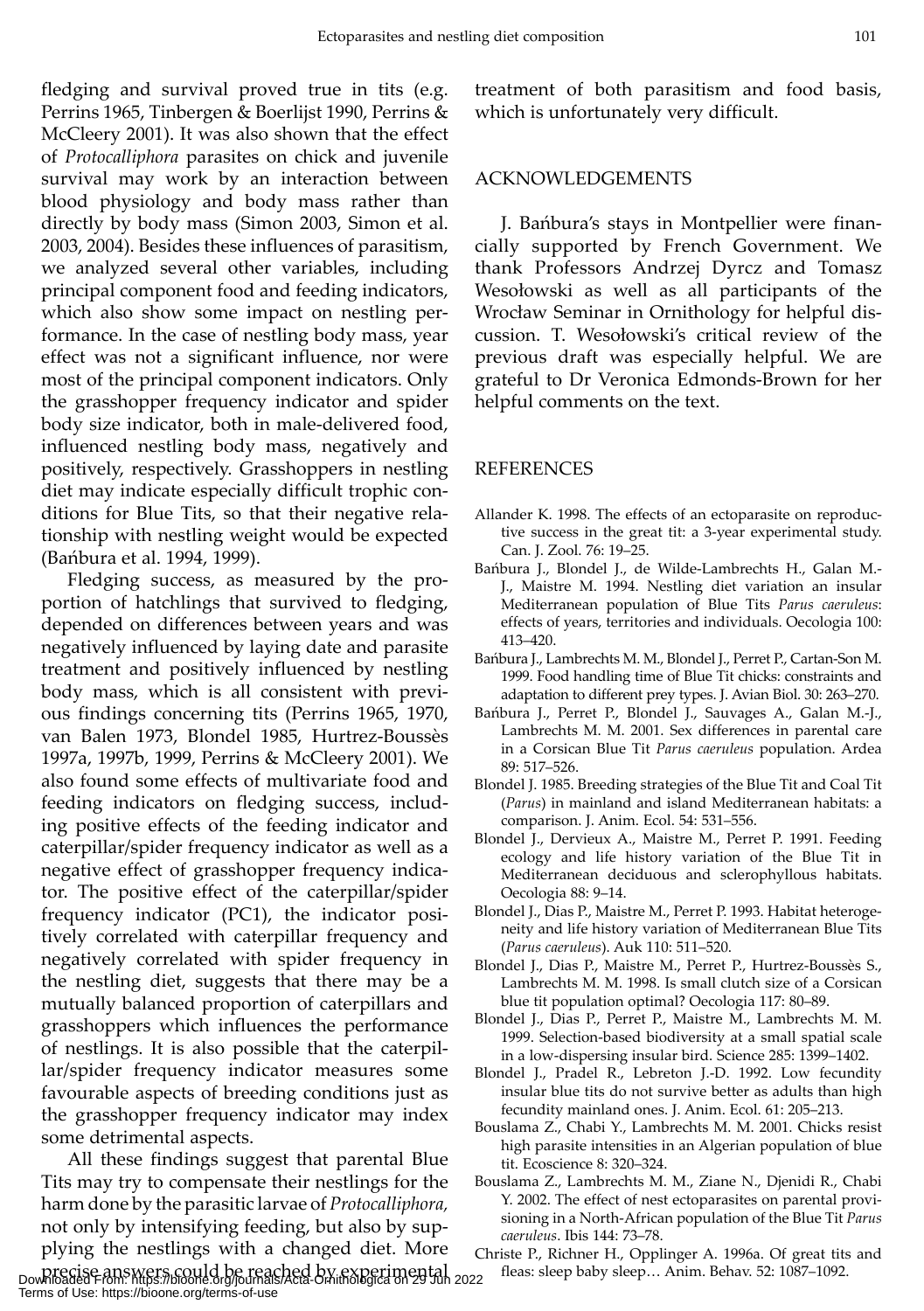- Christe P., Richner H., Opplinger A. 1996b. Begging, food provisioning, and nestling competition in great tits infested with parasites. Behav. Ecol. 7: 127–131.
- Clayton D. H., Moore J. (eds). 1997. Host-parasite evolution — general principles and avian models. Oxford Univ. Press.
- Combes C. 2001. Parasitism. The ecology and evolution of intimate interactions. Chicago Univ. Press.
- Crawley M. J. 1993. GLIM for Ecologists. Blackwells, Oxford.
- Draber-Mońko A. 2004. [Calliphoridae Blowflies (Insecta: Diptera)]. Fundacja Natura Optima Dux, Warszawa.
- Dufva R., Allander K. 1996. Variable effects of the Hen Flea *Ceratophyllus gallinae* on the breeding success of the Great Tit *Parus major* in relation to weather conditions. Ibis 138: 772–777.
- Gold C. S., Dahlsten D. L. 1983. Effects of parasitic flies (*Protocalliphora* ssp.) on nestlings of mountain and chestnut-backed chickadees. Wilson Bull. 95: 560–572.
- Grieco F. 1999. Prey selection in Blue Tits *Parus caeruleus* as a response to food levels. Acta Ornithol. 34: 199–203.
- Grieco F. 2002. Time constraint on food choice in provisioning blue tits, *Parus caeruleus*: the relationship between feeding rate and prey size. Anim. Behav. 64: 517–526.
- Hurtrez-Bousses S., Blondel J., Perret P., Fabreguettes J., Renaud F. 1998. Chick parasitism by blowflies affects feeding rates in a Mediterranean population of Blue Tits. Ecol. Lett. 1: 17–20.
- Hurtrez-Boussès S., Blondel J., Perret P., Renaud F. 1997a. Relationship between intensity of blowfly infestation and reproductive success in a Corsican population of Blue Tits. J. Avian Biol. 28: 267–270.
- Hurtrez-Boussès S., de Garine-Wichatitsky M., Perret P., Blondel J., Renaud F. 1999. Variations in prevalence and intensity of blow fly infestations in an insular Mediterranean population of blue tits. Can. J. Zool. 77: 337–341.
- Hurtrez-Boussès S., Perret P., Renaud F., Blondel J. 1997b. High blowfly parasitic loads affect breeding success in a Mediterranean population of Blue Tits. Oecologia 112: 514–517.
- Hurtrez-Boussès S., Renaud F., Blondel J., Perret P., Galan M.-J. 2000. Effects of ectoparasites of young on parents' behaviour in a Mediterranean population of Blue Tits. J. Avian Biol. 31: 266–269.
- James F. C., McCulloch C. E. 1990. Multivariate analysis in ecology and systematics: panacea or Pandora's box. Ann. Rev. Ecol. Syst. 21: 129–166.
- Johnson L. S., Albrecht D. J. 1993. Effects of haematophagous ectoparasites on nestling house wrens, *Troglodytes aedon*: who pays the cost of parasitism? Oikos 6: 255–262.
- Kędra A. H., Kruszewicz A. G., Mazgajski T. D., Modlińska E. 1996. The effects of the presence of fleas in nestboxes on fledglings of pied flycatchers and great tits. Acta Parasitol. 41: 211–213.
- Lafuma L., Lambrechts M. M., Raymond M. 2001. Aromatic plants in bird nests as a protection against blood-sucking flying insects? Behav. Proc. 56: 113–120.
- Lambrechts M. M., Dos Santos A. 2001. Aromatic herbs in Corsican blue tit nests: The "Potpourri" hypothesis. Acta Oecol. 21: 175–178.
- Loye J. E., Zuk M. (eds). 1991. Bird-parasite interactions — ecology, evolution, and behaviour. Oxford Univ. Press.
- Mazgajski T. D., Kędra A. H. 1997. Are nestlings of hole-nesting birds affected by ectoparasites? A review. Wiadomości Parazytologiczne 43: 347–355.
- Mazgajski T. D., Kędra A. H., Modlińska E., Samborski J. 1997. Fleas Siphonaptera influence the condition of Starling

Downloadbo*o From: https://biooneli.negg/journals/A*ctuals/Actabra.htmld@nicals/Acta Jun 2022 gradients in habitat richness. Ecology 84: 3033–3043. Terms of Use: https://bioone.org/terms-of-use

- Merino S., Potti J. 1995. Mites and blow flies decrease growth and survival in nestling pied flycatchers. Oikos 73: 95–103.
- Merino S., Potti J. 1996. Weather dependent effects of nest ectoparasites on their bird hosts. Ecography 19: 107–113.
- Morrison B. L., Johnson L. S. 2002. Feeding of House Wren nestling afflicted by hematophagous ectoparasites: a test of the parental compensation hypothesis. Condor 104: 183–187.
- Naef-Daenzer L., Naef-Daenzer B., Nager R. G. 2000. Prey selection and foraging performance of breeding Great Tits *Parus major* in relation to food availability. J. Avian Biol. 31: 206–214.
- O'Brien E. L., Morrison B. L., Johnson L. S. 2001. Assessing the effects of haematophagous ectoparasites on the health of nestling birds: haematocrit vs haemoglobin levels in House Wrens parasitized by blow fly larvae. J. Avian Biol. 32: 73–76.
- Perrins C. M. 1965. Population fluctuations and clutch size in the Great Tit *Parus major* L. J. Anim. Ecol. 34: 601–647.
- Perrins C. M. 1970. The timing of birds' breeding seasons. Ibis 112: 242–255.
- Perrins C. M. 1991. Tits and their caterpillar food supply. Ibis 133 Suppl.: 49–54.
- Perrins C. M., McCleery R. H. 2001. The effect of fledging mass on the lives of great tits *Parus major*. Ardea 89: 135–142.
- Petit C., Hossaert-McKey M., Perret P., Blondel J., Lambrechts M. M. 2002. Blue tits use plants and olfaction to maintain an aromatic environment for nestlings. Ecol. Lett. 5: 585–589.
- Richner H. 1998. Host-parasite interactions and life-history evolution. Zoology 101: 333–344.
- Richner H., Oppliger A., Christe P. 1993. Effect of an ectoparasite on reproduction in great tits. J. Anim. Ecol. 62: 703–710.
- Richner H., Tripet F. 1999. Ectoparasitism and the tradeoff between current and future reproduction. Oikos 78: 557–561.
- Riddington R., Gosler A. G. 1995. Differences in reproductive success and parental qualities between habitats in the Great Tit *Parus major*. Ibis 137: 371–378.
- Rothschild M., Clay T. 1952. Fleas, Flukes and Cuckoos A Study of Bird Parasites. Collins, London.
- Sabrosky C. W., Bennett G. F., Whitworth T. L. 1989. Bird blowflies (*Protocalliphora*) (Diptera: Calliphoridae) in North America with notes on the Palearctic species. Smithsonian Institution Press, Washington.
- Simon A. 2003. Conséquences écophysiologiques et évolutives de l'ectoparasite Protocalliphora sur la Mésange Bleue en Corse. PhD Thesis, Université de Sherbrooke, Sherbrooke, Canada.
- Simon A., Thomas D. W., Blondel J., Lambrechts M. M., Perret P. 2003. Within-brood distribution of ectoparasite attacks on nestling blue tits: a test of the tasty chick hypothesis using inulin as a tracer. Oikos 102: 551–558.
- Simon A., Thomas D. W., Blondel J., Perret P., Lambrechts M. M. 2004. Physiological ecology of Mediterranean Blue Tits (*Parus caeruleus* L.): Effects of ectoparasites (*Protocalliphora* spp.) and food abundance on metabolic capacity of nestlings. Physiol. Bioch. Zoology 77: 492–501.
- Sokal R. R., Rohlf F. J. 1995. Biometry. 3rd ed. Freeman, New York.
- StatSoft. 1996. STATISTICA for Windows Manual. StatSoft, Inc, Tulusa.
- Tinbergen J. M., Boerlijst M. C. 1990. Nestling weight and survival in individual Great Tits *Parus major*. J. Anim. Ecol. 59: 1113–1128.
- Tremblay I., Thomas D. W., Lambrechts M. M., Blondel J., Perret P. 2003. Variation in Blue Tit breeding performance across
-